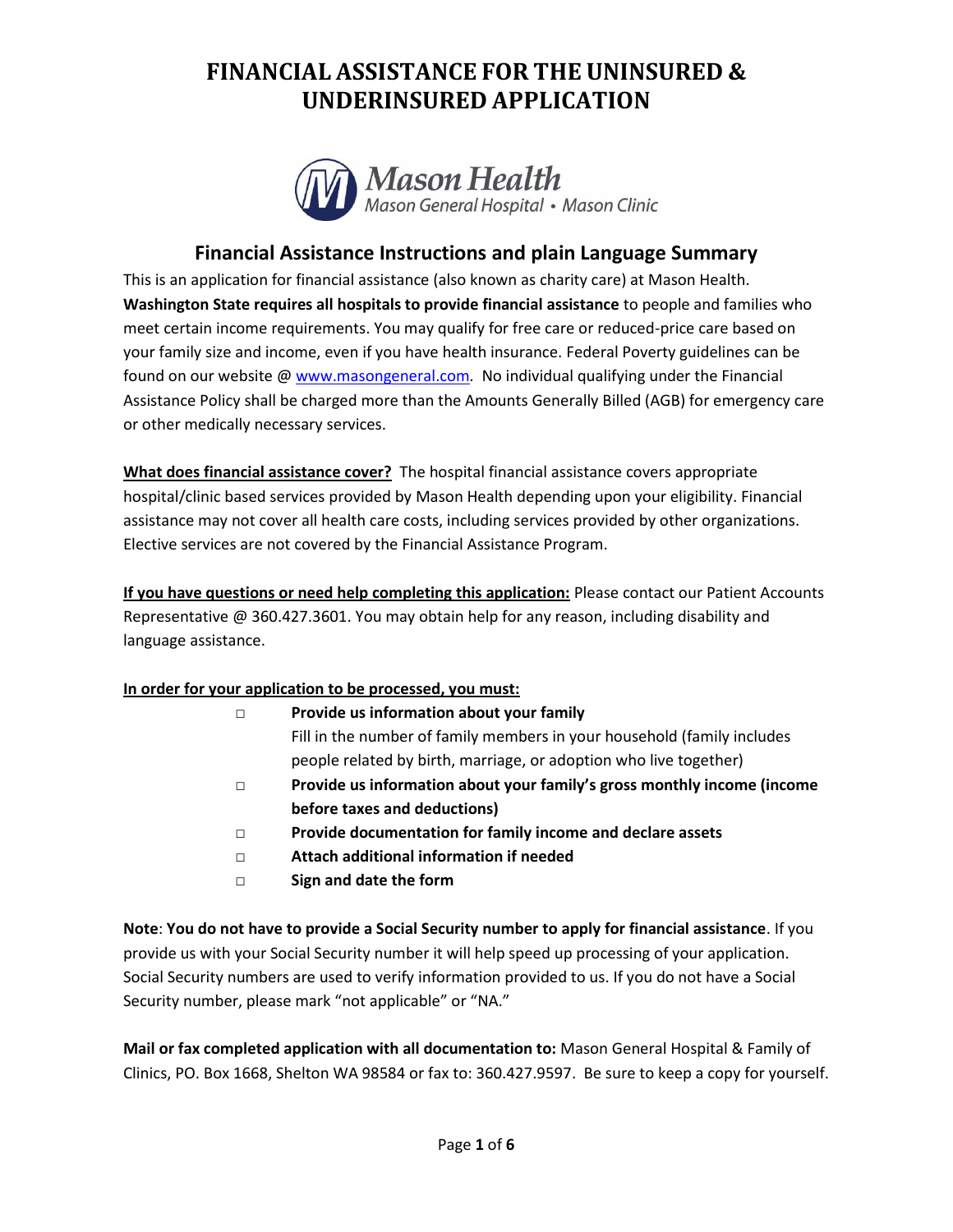**To submit your completed application in person**: Mason Health 2505 Olympic Hwy, Shelton, WA 98584. Office hours are: Monday – Friday 8:00am to 4:30pm. Phone: 360-427-3601 We will notify you of the final determination of eligibility and appeal rights, if applicable, within 14 calendar days of receiving a complete financial assistance application, including documentation of income.

By submitting a financial assistance application, you give your consent for us to make necessary inquiries to confirm financial obligations and information.

# **We want to help. Please submit your application promptly! You may receive bills until we receive your information.**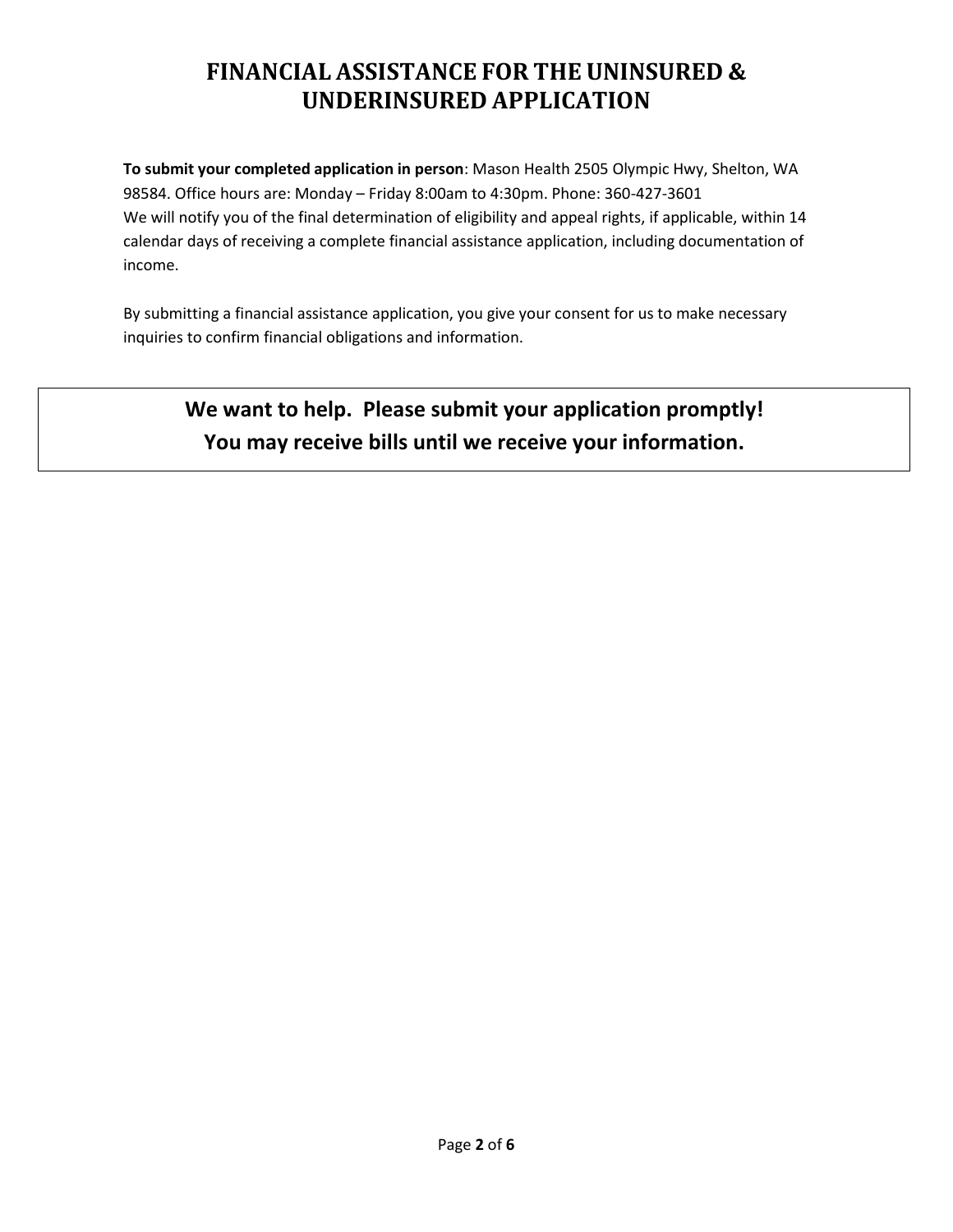

### **Financial Assistance Application Form – confidential**

*Please fill out all information completely. If it does not apply, write "NA." Attach additional pages if* 

*needed.*

**SCREENING INFORMATION**

Do you need an interpreter? **□ Yes □ No** *If Yes, list preferred language:*

Has the patient applied for Medicaid? **□ Yes □ No** *May be required to apply before being considered for financial assistance*

Does the patient receive state public services such as TANF, Basic Food, or WIC? **□ Yes □ No**

Is the patient currently homeless? **□ Yes □ No**

Is the patient's medical care need related to a car accident or work injury? **□ Yes □ No**

#### **PLEASE NOTE**

- We cannot guarantee that you will qualify for financial assistance, even if you apply.
- Once you send in your application, we may check all the information and may ask for additional information or proof of income.
- Within 14 calendar days after we receive your completed application and documentation, we will notify you if you qualify for assistance.

| PATIENT AND APPLICANT INFORMATION                       |                         |                   |                                                                                    |  |  |  |  |
|---------------------------------------------------------|-------------------------|-------------------|------------------------------------------------------------------------------------|--|--|--|--|
| Patient first name                                      | Patient middle name     |                   | Patient last name                                                                  |  |  |  |  |
|                                                         |                         |                   |                                                                                    |  |  |  |  |
| $\Box$ Female<br>$\Box$ Male                            | <b>Birth Date</b>       |                   | Patient Social Security Number (optional*)                                         |  |  |  |  |
|                                                         |                         |                   |                                                                                    |  |  |  |  |
|                                                         |                         |                   | *optional, but needed for more generous assistance above<br>state law requirements |  |  |  |  |
| Person Responsible for Paying Bill                      | Relationship to Patient | <b>Birth Date</b> | Social Security Number (optional*)                                                 |  |  |  |  |
|                                                         |                         |                   |                                                                                    |  |  |  |  |
|                                                         |                         |                   | *optional, but needed for more generous assistance<br>above state law requirements |  |  |  |  |
| <b>Mailing Address</b>                                  |                         |                   | Main contact number(s)                                                             |  |  |  |  |
|                                                         |                         |                   |                                                                                    |  |  |  |  |
|                                                         |                         |                   |                                                                                    |  |  |  |  |
| City<br>State                                           | Zip Code                |                   | Email Address:                                                                     |  |  |  |  |
|                                                         |                         |                   |                                                                                    |  |  |  |  |
| Employment status of person responsible for paying bill |                         |                   |                                                                                    |  |  |  |  |
|                                                         |                         |                   |                                                                                    |  |  |  |  |
| $\Box$ Self-Employed<br>$\square$ Student               | $\Box$ Disabled         | $\Box$ Retired    | $\Box$ Other (                                                                     |  |  |  |  |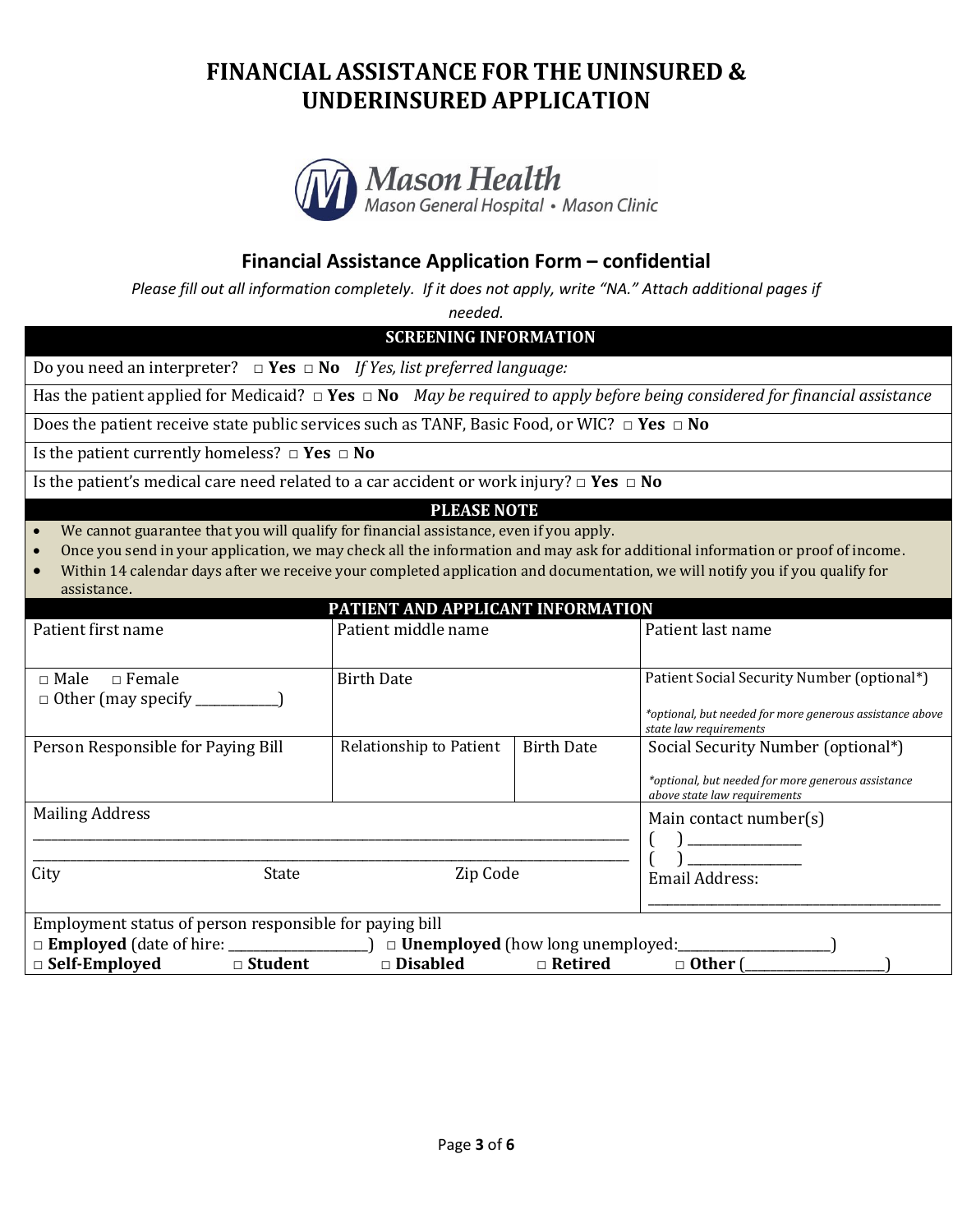#### **FAMILY INFORMATION**

| List family members in your household, including you. "Family" includes people related by birth, marriage, or adoption |                  |                            |                                                                           |                                                                            |                            |  |  |
|------------------------------------------------------------------------------------------------------------------------|------------------|----------------------------|---------------------------------------------------------------------------|----------------------------------------------------------------------------|----------------------------|--|--|
| who live together.                                                                                                     |                  |                            |                                                                           |                                                                            |                            |  |  |
| <b>FAMILY SIZE</b><br>Attach additional page if needed                                                                 |                  |                            |                                                                           |                                                                            |                            |  |  |
| Name                                                                                                                   | Date of<br>Birth | Relationship to<br>Patient | If 18 years old or<br>older:<br>$Emplayer(s)$ name or<br>source of income | If 18 years old or older:<br>Total gross monthly<br>income (before taxes): | Also has a balance<br>due? |  |  |
|                                                                                                                        |                  |                            |                                                                           |                                                                            | Yes / No                   |  |  |
|                                                                                                                        |                  |                            |                                                                           |                                                                            | Yes / No                   |  |  |
|                                                                                                                        |                  |                            |                                                                           |                                                                            | Yes / No                   |  |  |
|                                                                                                                        |                  |                            |                                                                           |                                                                            | Yes / No                   |  |  |
| All adult family members' income must be disclosed. Sources of income include, for example:                            |                  |                            |                                                                           |                                                                            |                            |  |  |
| - Wages - Unemployment - Self-employment - Worker's compensation - Disability - SSI - Child/spousal                    |                  |                            |                                                                           |                                                                            |                            |  |  |
| support                                                                                                                |                  |                            |                                                                           |                                                                            |                            |  |  |
| - Work study programs (students) - Pension - Retirement account distributions - Other (please                          |                  |                            |                                                                           |                                                                            |                            |  |  |
| explain_                                                                                                               |                  |                            |                                                                           |                                                                            |                            |  |  |

#### **INCOME INFORMATION**

*REMEMBER: You must include proof of income with your application.*

**You must provide information on your family's income. Income verification is required to determine financial assistance.**

**All family members 18 years old or older must disclose their income. If you cannot provide documentation, you may submit a written signed statement describing your income. Please provide proof for every identified source of income.** 

**Examples of proof of income include:**

- A "W-2" withholding statement for the relevant time period; or
- Current pay stubs for all employment during the relevant time period (*3 months*); or
- An income tax return for the most recently filed calendar year for the relevant time period;
- Written, signed statements from employers or others; or
- Approval/denial of eligibility for Medicaid and/or state-funded medical assistance; or
- Approval/denial of eligibility for unemployment compensation.

If you have no proof of income or no income, please attach an additional page with an explanation.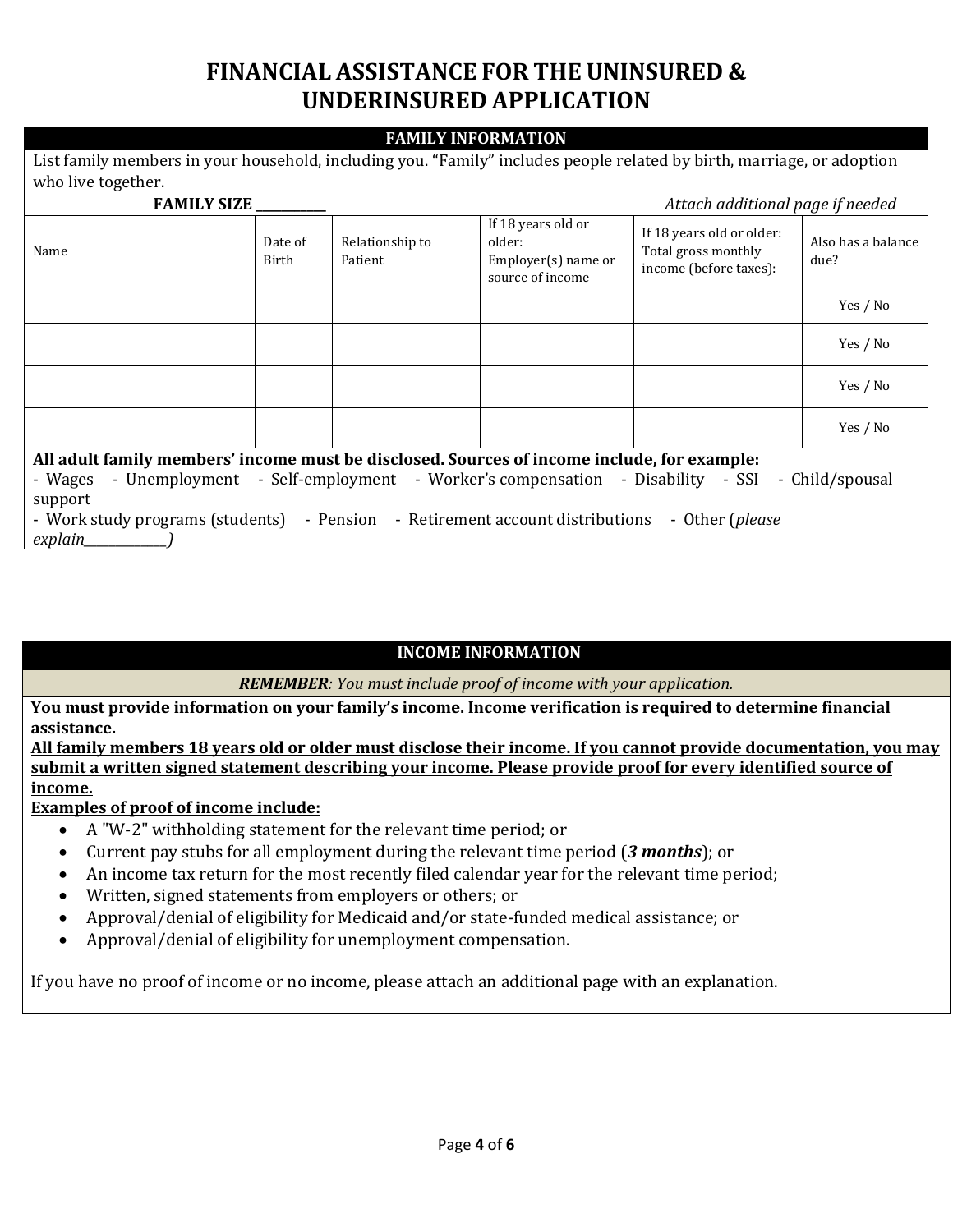#### **EXPENSE INFORMATION**

*We use this information to get a more complete picture of your financial situation.*

Monthly Household Expenses: Rent/mortgage \$\_\_\_\_\_\_\_\_\_\_\_\_\_\_\_\_\_\_\_\_\_\_\_\_\_\_ Medical expenses \$\_\_\_\_\_\_\_\_\_\_\_\_\_\_\_\_\_\_\_\_ Insurance Premiums \$\_\_\_\_\_\_\_\_\_\_\_\_\_\_\_\_\_\_\_\_\_\_\_ Utilities \$\_\_\_\_\_\_\_\_\_\_\_\_\_\_\_\_\_\_\_\_\_\_\_

Other Debt/Expenses \$\_\_\_\_\_\_\_\_\_\_\_\_\_\_\_\_\_\_\_\_\_\_\_ (*child support, loans, medications, other*)

#### **ASSET INFORMATION**

*This information may be used if your income is above 200% of the Federal Poverty Guidelines.*

| Current checking account balance | Does your family have these other assets?                                               |  |  |  |
|----------------------------------|-----------------------------------------------------------------------------------------|--|--|--|
|                                  | Please check all that apply                                                             |  |  |  |
| Current savings account balance  | $\Box$ Stocks $\Box$ Bonds $\Box$ 401K $\Box$ Health Savings Account(s) $\Box$ Trust(s) |  |  |  |
|                                  | $\Box$ Property (excluding primary residence) $\Box$ Own a business                     |  |  |  |

### **ADDITIONAL INFORMATION**

Please attach an additional page if there is other information about your current financial situation that you would like us to know, such as a financial hardship, excessive medical expenses, seasonal or temporary income, or personal loss.

### **PATIENT AGREEMENT**

I understand that Mason General Hospital & Family of Clinics may verify information by reviewing credit information and obtaining information from other sources to assist in determining eligibility for financial assistance or payment plans.

I affirm that the above information is true and correct to the best of my knowledge. I understand if the financial information I give is determined to be false, the result may be denial of financial assistance, and I may be responsible for and expected to pay for services provided.

Signature of Person Applying The Contract of Date Date

\_\_\_\_\_\_\_\_\_\_\_\_\_\_\_\_\_\_\_\_\_\_\_\_\_\_\_\_\_\_\_\_\_\_\_\_\_\_\_\_\_\_\_\_\_\_\_ \_\_\_\_\_\_\_\_\_\_\_\_\_\_\_\_\_\_\_\_\_\_\_\_\_\_\_